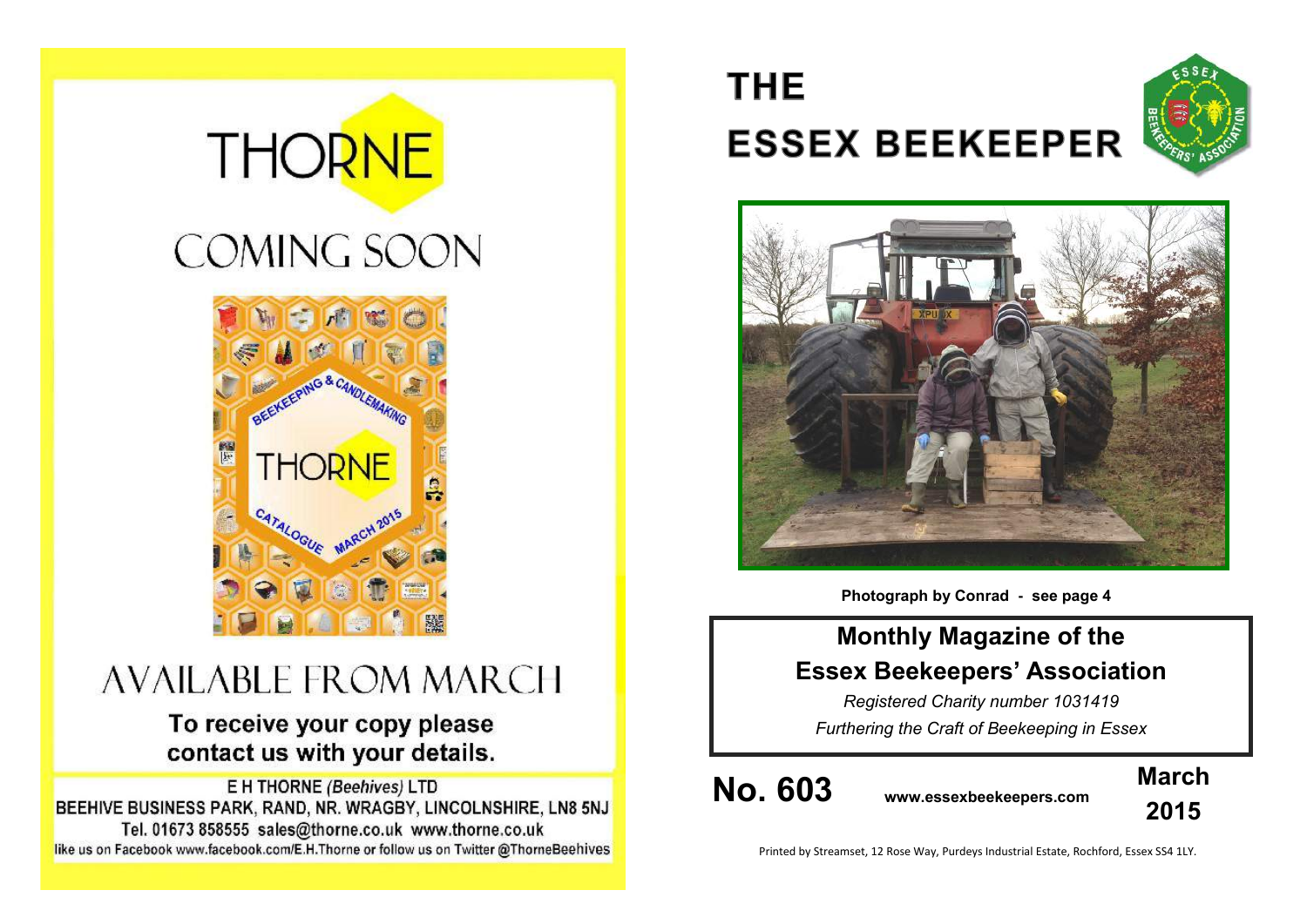#### **Divisional Meetings**

#### **March & April 2015**

| 5 Mar    | Thursday<br>8.00pm           | <b>Harlow</b>           | 'Spring Preparation' - Kings Church, Red Willow, Harlow<br>CM19 5PA.                                                                                   |
|----------|------------------------------|-------------------------|--------------------------------------------------------------------------------------------------------------------------------------------------------|
| 6 Mar    | Friday<br>8.00pm             | Romford                 | <b>Folklore of Wild Flowers and Bees - William Tyler Chadwick</b><br>Hall, St. Michael's Church, Main Road, Gidea Park, Romford<br>RM <sub>2</sub> 5EL |
| 7 Mar    | Saturday<br>2.30pm           | Saffron<br>Walden       | 'The Bee Gym - a new varroa control method' Talk by its<br>inventor Stuart Roweth at Thaxted Guildhall CM6 2LA                                         |
| 11 Mar   | Wednesday<br>7.30pm          | Denaie 100<br>& Maldon  | 'Nosema-to test or not to test?' - The OakHouse, High<br>Streeet, Maldon CM9 5PF                                                                       |
| 14 Mar   | Saturday<br>2.00pm           | County<br>Event         | <b>EBKA Annual General Meeting</b><br>Writtle College,<br>Chelmsford CM1 3RR                                                                           |
| 16 Mar   | Monday<br>7.30pm             | Chelmsford              | 'What to do with your bees if ' - Ted Grad. The Link,<br>Rainsford Road, Chelmsford                                                                    |
| 19 Mar   | Thursday<br>7.30pm           | Epping<br><b>Forest</b> | 'Mead Making' - Ron Hunter. Chingford Horticultural Hall                                                                                               |
| 25 Mar   | Wednesday<br>7.30pm          | <b>Southend</b>         | <b>Spring Preparation</b> - WI Hall, Bellingham Lane, Rayleigh<br>SS                                                                                   |
| 26 Mar   | Thursday<br>7.30pm           | Colchester              | 'Getting Hives ready for the season'<br>Langham<br>$\mathbf{r}$<br>Community Centre, School Road, Colchester                                           |
| 27 Mar   | Friday<br>8.00pm             | <b>Braintree</b>        | Practical session<br>Preparing for the new season.<br>Constiitutional Club, Braintree CM7 1TY                                                          |
| 2 April  | Thursday<br>8.00pm           | <b>Harlow</b>           | 'Techniques, tricks & inventions' & 'Swarm<br>Control' -<br>Kings Church, Red Willow, Harlow CM19 5PA.                                                 |
| 8 April  | Wednesday<br>7.30pm          | Dengie 100<br>& Maldon  | Members Meeting - The OakHouse, High Streeet, Maldon<br>CM9 5PF                                                                                        |
| 10 April | Friday<br>8.00pm             | Romford                 | 'The Zest Hive' - varroa free by design.<br>Bill Summers Chadwick Hall, St.Michael's Church, Main<br>Road, Gidea Park, Romford RM2 5EL                 |
| 16 April | Thursday<br>7.30pm           | Epping<br>Forest        | 'Skep making' - Martin Buckle. Chingford Horticultural Hall.                                                                                           |
| 20 April | Monday<br>7.30pm             | Chelmsford              | 'First Aid for beekeepers' - with St. Johns' Ambulance<br>The Link, Trinity Methodist Chuch, Rainsford Rd, Chelmsford                                  |
| 22 April | Wednesday<br>7.30pm          | Southend                | 'Maintaining healthy colonies in spite of Varroa' - Clive<br>deBruyn. WI Hall, Bellingham Lane, Rayleigh                                               |
| 26 April | Sunday<br>3.00 <sub>pm</sub> | <b>Braintree</b>        | Apiary Meeting with Claire Fisher - tel: 01376 503 647                                                                                                 |

#### **Who's who and how to contact them**

**President of EBKA** *Eric Fenner* Hon Member BBKA, Hon CLM EBKA

#### **Trustees:**

| Chairman:                   |              | Walden, Essex CB10 2LF. email chair@ebka.org | Richard Ridler, Old Barn House, 36, Walden Road, Sewards End, Saffron<br>tel. 01799 218 023 |
|-----------------------------|--------------|----------------------------------------------|---------------------------------------------------------------------------------------------|
| Secretary:                  | Michael Webb |                                              | 19 Ingrebourne Gardens, Upminster, Essex RM14 1BQ                                           |
|                             | email        |                                              | gsecebka@virginmedia.com tel. 01708 250 606 / 07712 490 511                                 |
| Treasurer:                  | Bob Manning  | 12, Moorland Close, Collier Row, RM5 2AB     |                                                                                             |
|                             |              | email treasurer@ebka.org                     | tel: 01708 760 770                                                                          |
| <b>Divisional Trustees:</b> |              |                                              |                                                                                             |
| <b>Braintree</b>            |              | James Jolley                                 | mrjolley@live.co.uk                                                                         |
| Chelmsford                  |              | Margaret Clay                                | margaretclay@btinternet.com                                                                 |
| Colchester                  |              | Lee Bartrip                                  | leebartrip@gmail.com                                                                        |
| Dengie Hundred & Maldon     |              | Glenn Mayes                                  | trustee@dmbka.org.uk                                                                        |
| Epping Forest               |              | lan Nichols                                  | ian@iannichols.demon.co.uk                                                                  |
| Harlow                      |              | Mike Barke                                   | mjbarke@googlemail.com                                                                      |
| Romford                     |              | Pádraig Floyd                                | psafloyd@yahoo.com                                                                          |
| Saffron Walden              |              | <b>Richard Ridler</b>                        | richard.ridler@uwclub.net                                                                   |
| Southend                    |              | Marquerita Wilson                            | philandritawilson@sky.com                                                                   |
|                             |              |                                              |                                                                                             |

#### **Divisional Contacts:** To contact a local Division:

**Braintree**: Colleen Chamberlain 01279 876 333 **Chelmsford**: Brian Spencer 01245 490 843 **Colchester**: Morag Chase 01206 522 576 **D.H. & Maldon**: Carlie Mayes 01245 381 577 **Harlow**: Nick Holmes 07730 735 752 **Epping Forest**: Robin Harman 07971 237 312 **Romford:** Pat Allen 01708 220 897 **Saffron Walden**: Jane Ridler 01799 218 023 **Southend**: Chad Colby-Blake 01702 302 209

#### **EBKA Education Contact:** Jane Ridler Old Barn House, 36 Walden Road

|                               |                                                 | 01799 218 023 |               | Sewards End, Saffron Walden, Essex CB10 2LF<br>jane.ridler@uwclub.net |
|-------------------------------|-------------------------------------------------|---------------|---------------|-----------------------------------------------------------------------|
| The Essex Beekeeper Magazine: |                                                 |               |               |                                                                       |
| Editor:                       | Jean Smye,                                      | email:        | jsmye@sky.com |                                                                       |
| Advertising:                  | Jean Smye                                       | email:        |               | jsmye@sky.com tel. 07731 856 361                                      |
| Web site:                     | Nick Holmes                                     | email:        |               | webmaster@essexbeekeepers.com                                         |
|                               | <b>Distribution and Mailing Secretary:</b>      | Mary Heyes    |               | tel. 01702 588 009                                                    |
|                               | <b>Dogional Roo Inspectors for ERKA Region:</b> |               | email:        | ml.heyes@virgin.net                                                   |

#### **Regional Bee Inspectors for EBKA Region:** Epping Forest and Romford Divisions (excluding Brentwood):

|                      | Epping Forest and Romiord Divisions (excluding Brentwood): |                                     |
|----------------------|------------------------------------------------------------|-------------------------------------|
| Julian Parker        | julian.parker@fera.gsi.gov.uk                              | tel. 07775 119 469                  |
| All other Divisions: |                                                            |                                     |
|                      | Keith Morgan keith morgan@fera.gsi.gov.uk                  | tel. 01485 520 838 or 07919 004 215 |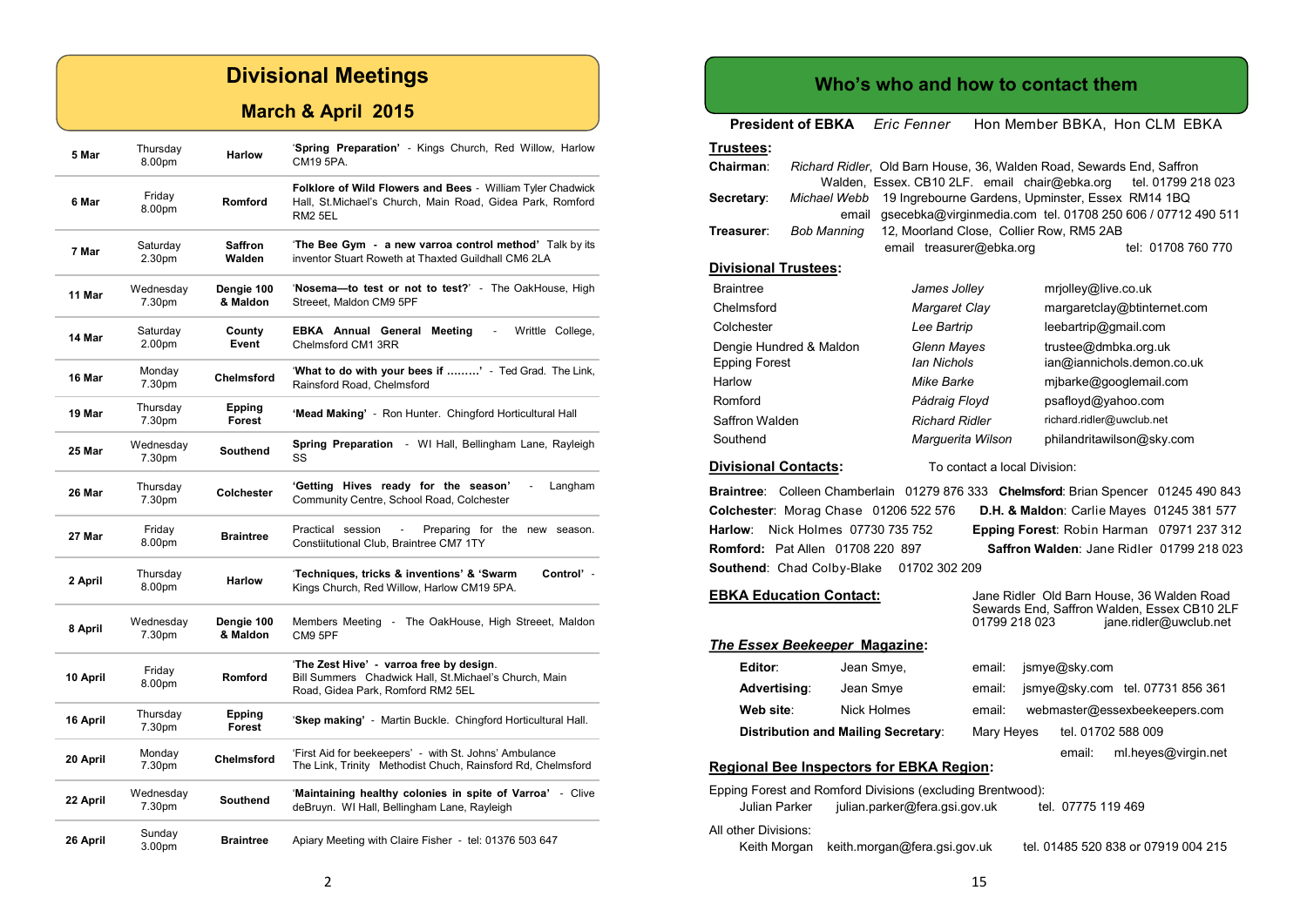who will be infertile. He will therefore, be eaten by his sisters as soon as he hatches from the egg. Clearly, if a queen were to mate with just 1 drone who carried the same sex gene as one of hers, up to half of her fertilised brood would die and this would seriously deplete the colony. Mating with many drones minimises this effect.

Incidentally, some people struggle with the idea of a series of genes but, while one queen or worker can only carry two from that series and a normal drone carries one, the rest of the genes from the series are distributed throughout the honey bee population.



#### **Approved National Bee Supplies Stockist and Distributor**

A Range of Frames and Foundation Hives and Hive Parts, Tools and Equipment Open by Appointment: Please call Wendy on **07764 609 803** or Email: [beeshed@btinternet.com](mailto:beeshed@btinternet.com) **Meepshole, Great Prestons Lane, Stock,** 

**Essex Beekeepers' Association 135th Annual General Meeting to be held on Saturday 14 March 2015 at 2pm in Room E06, Writtle College, Lordship Lane, Chelmsford. CM1 3RP**

#### **AGENDA**

- 1 Apologies for absence
- 2 Minutes of the 134th AGM
- 3 Report of the Chairman of the Central Executive Committee (CEC)
- 4 General Treasurer's Report & Approval of the 2014 Accounts
- 5 Written Reports of other members of the CEC
- 6 Election of President
- 7 Election of County Officers (Trustees):

Chairman, Treasurer and Secretary

- 8 Notification of the 2015 Divisional Voting Members and 2016 Presiding Officer
- 9 Election of County (non Trustee) Appointees:
	- BBKA Delegate
	- Editor (*The Essex Beekeeper*)
	- Examinations Secretary
	- NHS Delegate
	- EBKA Show Secretary
	- Spray & Disease Committee Delegate
- 10 Notification of CEC Appointees and Co-opted Members
- 11 Confirmation of the Accounts Examiner (External Auditor)
- 12 2014 Conference Report
- 13 2015 Conference Preview
- 14 Installation of the 2015 Presiding Officer
- 15 Reading from the Book of Commemoration
- 16 Any other business

#### **Following the AGM**

Members of the Dengie Hundred & Maldon Division will provide refreshments.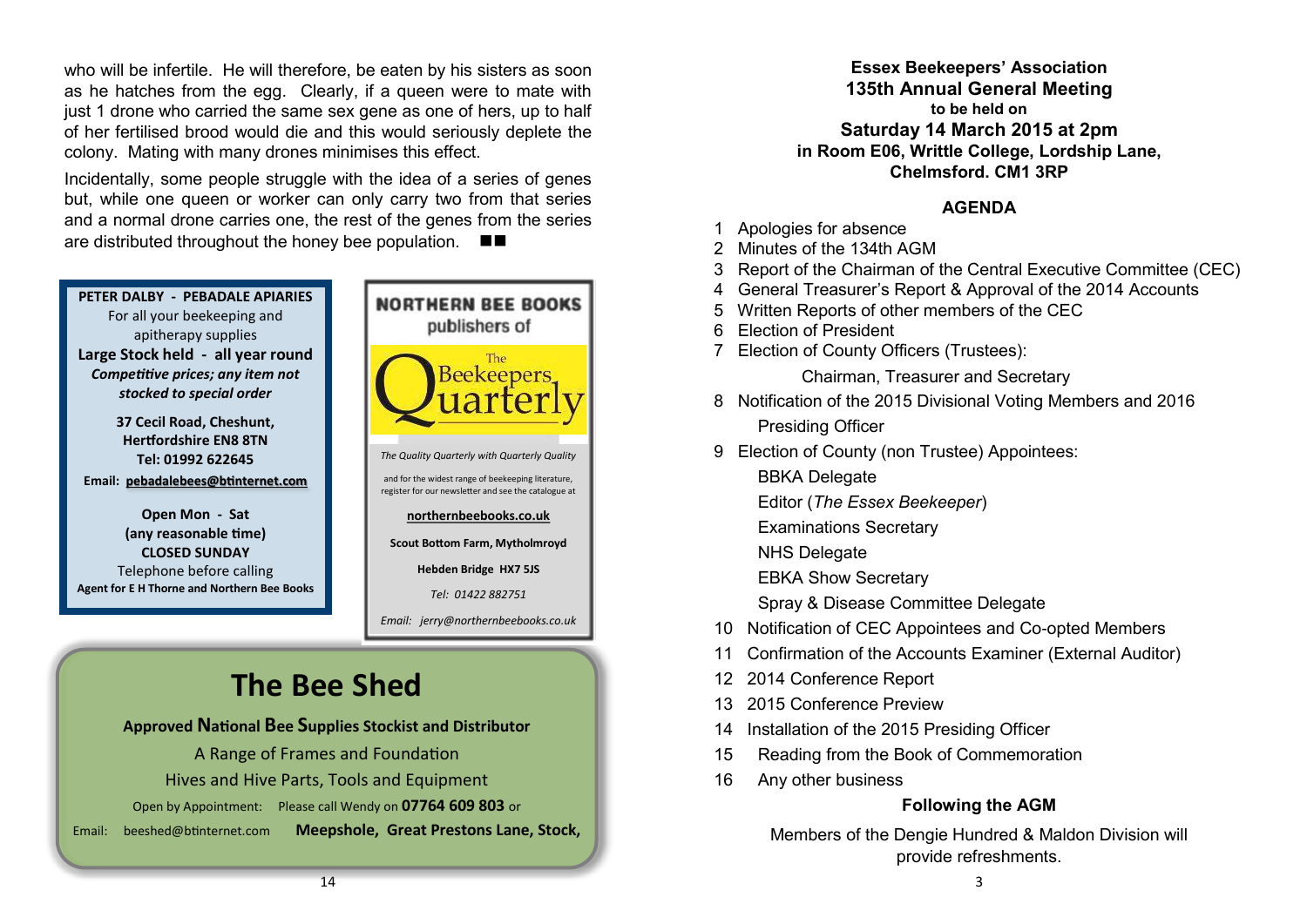#### **The AGM Keynote Speech will be given by Andrew Beer**,

the current chairman of North Bucks Beekeepers' Association. Andrew's talk will be on **"Bees & the Law".**

*Beekeepers and the authorities, to a lesser extent, do not have a sufficiently wide knowledge of the parameters of the law regulating their activities and may either fall foul of them or, through ignorance, may fail to take advantage.*

#### **Report by the Chair of the CEC to the EBKA 2015 Annual General Meeting Richard Ridler**

The summer of 2014 was generally warm and sometimes even hot with good rainfall resulting in most places in a better honey crop than 2013. The very early spring meant that was little rape honey because colonies had not built up sufficiently. Winter colony losses were back to normal following the exceptional losses experienced during the appalling cold winter of 2012/13.

Our membership has stabilised; whilst the numbers of beginners held up well it was roughly equal to the number who left us. Our financial position remains strong with good reserves and we are seeking more ways to spend to support our charitable objectives.

Once again this year honey bees featured in the national media; most notably in two BBC series presented by Martha Kearney. We continue to find that there is a direct relationship between the media exposure of beekeeping and the numbers wanting to take up the craft.

#### **Cover Photograph** by Conrad **Winter 2015**

What do you do when access to an out apiary, and in this case a *really* out of the way out apiary, becomes waterlogged? This was a scenario that would have been appreciated by the Top Gear Team. The very obliging farmer laughed at the idea of a 4 x 4 even considering the terrain and said the land was the worst he had seen it for some 30 years plus, with the water table about 2 inches below the surface. The only answer was to get out his biggest wheels, put a platform and a seat on the back and get us underway across approx 2 miles of thick clay and water. **........... Result!** 

avoidance of closely-related drones as mates.

All the characteristics of a honey bee are passed on from one generation to another by the genes of the individuals concerned. I think we are all very familiar with this concept and the fact that genes are made of DNA. The genes form chromosomes, which are rod-like structures only visible when cells are dividing, and in the honeybee there are 32. We talk of them as 16 pairs, because the members of each pair (homologous chromosomes) resemble one another in shape and size and can be thought of as similar to identical twins. The genes are also in pairs or series (called allelomorphs or alleles for short) and at a particular place on a particular chromosome there will be 1 gene from the appropriate pair or series. The genes in the pair or series will control one characteristic, eg. the synthesis of one protein within the body of the bee, but the alleles themselves may not be identical and may produce different effects.

Now back to our sex determination. There are a number of sex genes carried on a particular chromosome and although there are many of them, (nobody seems sure how many, some say about 18, others say over a hundred), an individual egg or sperm will only carry one from this series.

If an egg remains unfertilised, so developing into a drone, it will not receive the chromosomes and genes from a sperm so it will only have 16 chromosomes. As the egg develops into an embryo, and finally an adult drone, the cells divide and every cell in the body of a drone will contain only 16 chromosomes. For those of you who like long words he is described as hemizygous. He will therefore inherit, from his mother, 1 sex gene out of the series. This is what determines that he is a male. Females, on the other hand, develop from fertilised eggs. An egg and sperm fuse, each contributing 16 chromosomes giving 32 chromosomes and all cells in the body of that individual will have 32 chromosomes. Now we come to the clever bit, because, if the two sex alleles in this individual are different she will be a female but if they are identical a drone will be the result. We call the full complement of chromosomes (32) the diploid number and the half complement (16) the haploid number. All females are therefore, said to be diploid and all normal drones are haploid, but our drone with 2 sex genes is called a diploid drone. He has 32 chromosomes but the 2 identical sex genes mean that he will develop as a identical drone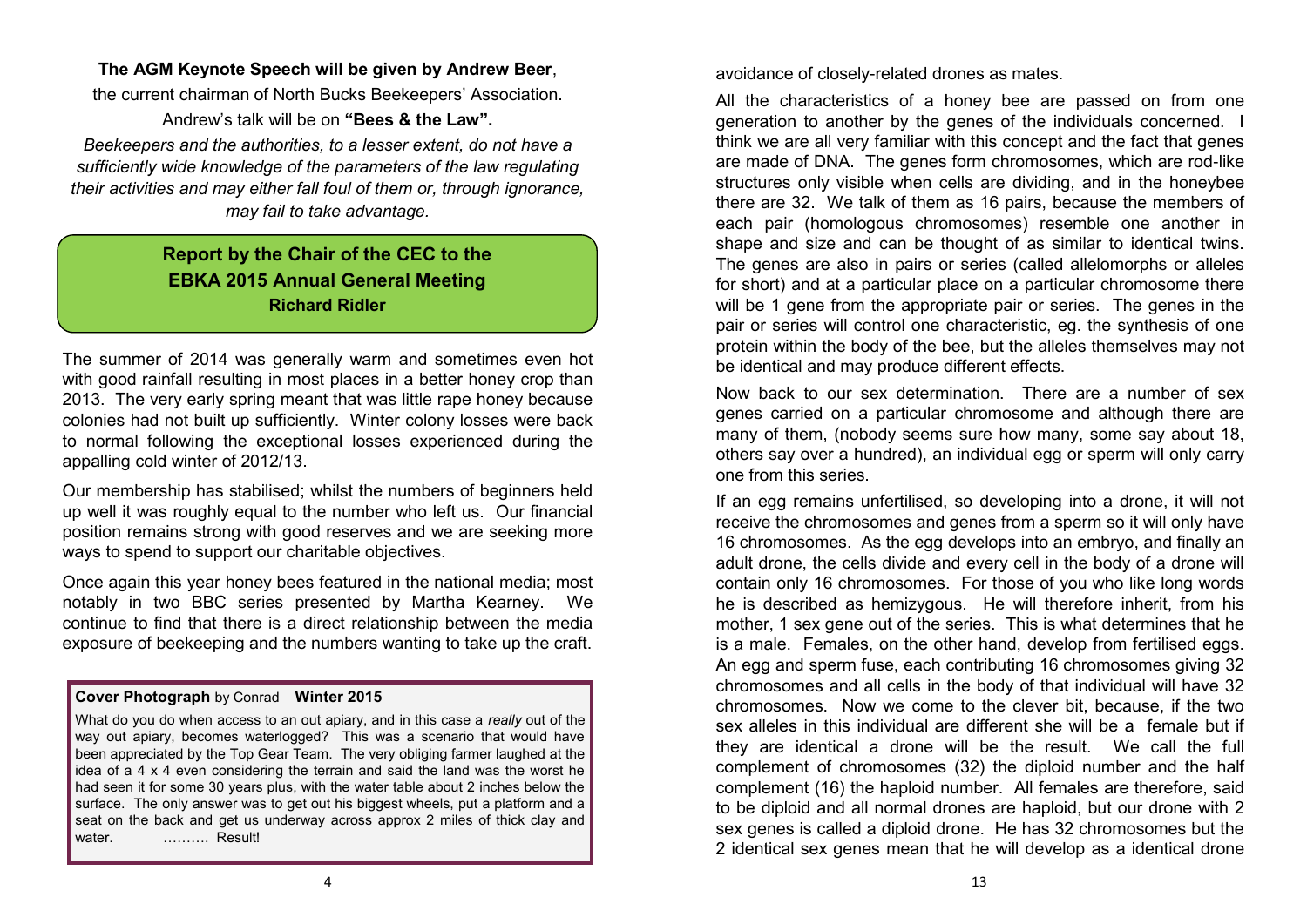#### **Passing It On**

#### **Celia Davis - Warwickshire Beekeepers** *via ebees*

Why is breeding better bees so involved? After all, every other food-producing animal that man keeps has been improved out of all recognition, but not bees. The answer lies in the breeding system and genetics of honey bees and in their method of sex determination. Because honey bees are such highly evolved social creatures, the various groups within the colony each has its own distinct function: the queen is the only complete reproductive female and the drones are adapted as sperm providers and really have no other function. Also, the mating system has evolved over millions of years to ensure out breeding.

A queen can mate for only a very short period, probably 4 weeks maximum, at the beginning of her life. She mates on the wing, quite high up in the air and will travel up to 1 mile on one, or occasionally more, mating flights. During the flight she will mate with usually 10 – 20 or more drones, these having collected in large drone congregation areas numbering thousands of insects from many colonies. She will retain about 10% of the sperm she receives from each drone and this will be stored and nourished in her spermatheca, a small round, white structure above the vagina, from which the sperms are released when needed to fertilise an egg, and which will store and nourish around 5 to 6 million sperm. These will have to last her for the rest of her life. She will use 200,000 of these sperm each year so her supply should last her quite easily, even if she lives for 5 years or so. The drones can only mate once and die immediately.

So far, so good, we are beginning to see some of the problems, and a major one is that honey bees will not mate naturally under any other conditions. The method they use is well suited to their lives: mating with many drones, each of which can only mate once, brings a whole range of different characteristics into the colony contributing to the colony make-up and conferring many advantages. Not all will be favourable of course and some will suit the bees but not the beekeeper. The other major advantage of the mating system is the

No doubt the inevitable arrival of Small Hive Beetle and Asian Hornet in the UK will attract a bubble of publicity when it happens. We will have to prepare our members in 2015 for this which will be something extra for us all to worry about and yet another threat to our bees.

The education programme directed at supporting our more experienced beekeepers to improve their knowledge and skills continued. We ran a well-attended course aimed at preparing for the BBKA's General Husbandry Examination. We hope some of those who attended will take and pass the exam this year. Also and for the first time, we ran study groups each based on the syllabus of individual BBKA module exams.

Our Annual Conference hosted by Southend Division was not as well attended as it should have been given the excellent speakers, venue and catering. Maybe the fact that two of the speakers spoke about 'fringe' subjects put people off. If so it's a pity, because I think we can learn a lot by broadening our knowledge and understanding of beekeeping.

Our Annual Honey show was blessed with better weather than 2013 and the many volunteers demonstrated aspects of beekeeping and spoke to a huge number of the public who as ever were fascinated. The quality of entries was high and the amount of feedback from the judges was greater than in the past which helps improve the learning of those who entered.

As usual, all the Divisions ran many and varied programmes of activities throughout the year. These take a lot of organising and I must congratulate the committees of our nine Divisions for their outstanding efforts and especially Southend for the Annual Conference.

[A copy of this report has been sent to the Charity Commissioners on behalf of the Trustees of EBKA as legally required]

**Essex Borage Honey for sale in 30lb Buckets £2.50. per lb.**

| David Tyler              | Tel I | 01279 730228                     |  |  |  |
|--------------------------|-------|----------------------------------|--|--|--|
|                          |       | E.Mail tylershoney@hotmail.co.uk |  |  |  |
| Delivery can be arranged |       |                                  |  |  |  |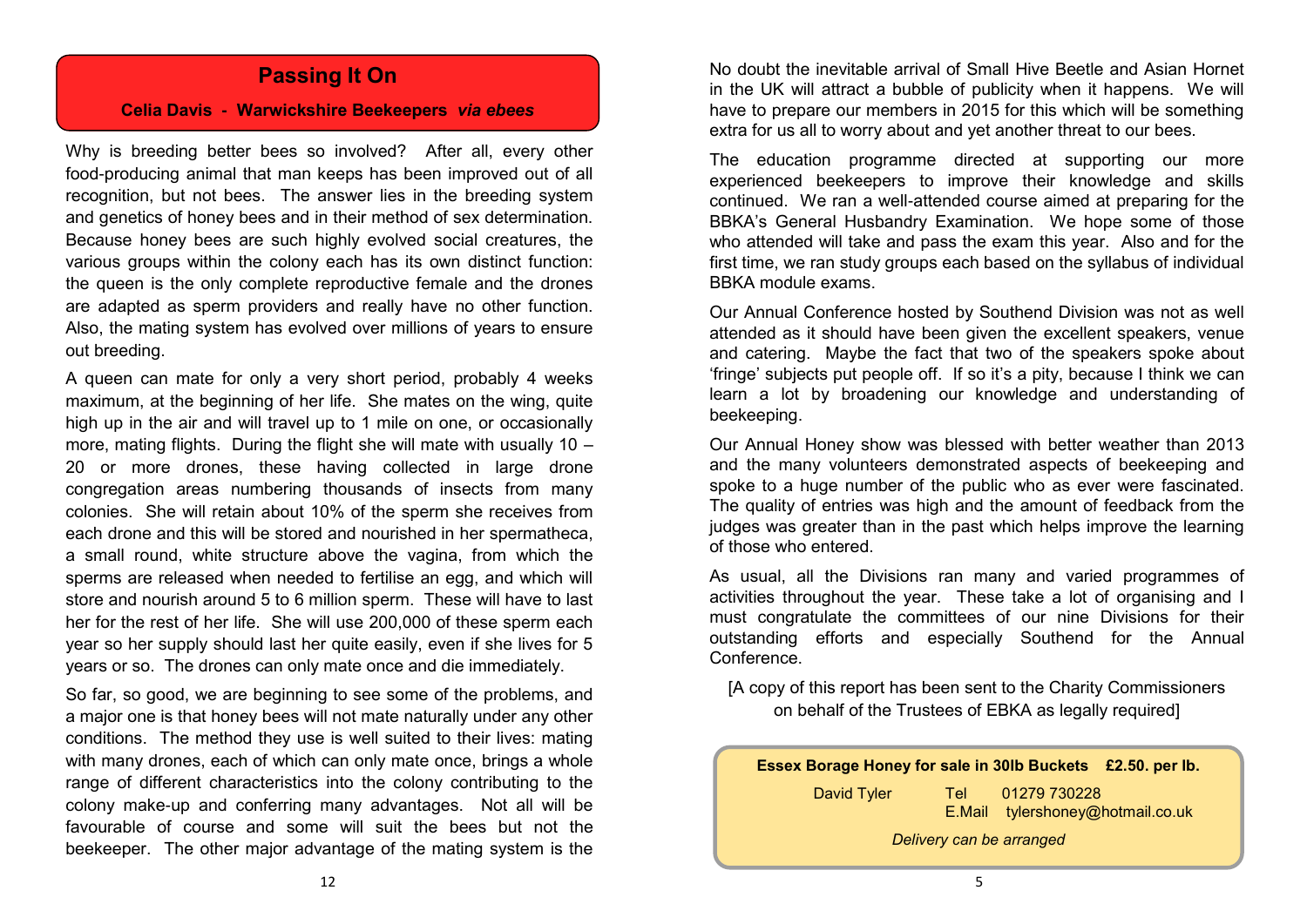#### **Queen Rearing - is Grafting Best?**

#### **Richard Alabone - Chelmsford Division**

We all need a queen from time to time but it needs a great deal of determination to make a reasonable job of it. Most of us leave it to the bees to raise their own. This is about my experiences.

#### Too many methods.

I've tried most systems over the years and found many drawbacks. Firstly, I tried a very complicated system I read of, using a board vertically to divide the brood nest. It didn't work. Then I tried a frame of eggs and larvae laid flat on top of the supers, which produced a few cells all stuck together. I tried a piece of brood foundation cut into a W shape. Again it worked but half the cells were damaged trying to separate them. An American method I saw on the Internet, used strips of comb with larvae fitted to bars, but leaving only every third larvae in order to obtain cells that were not joined to each other. But that system was too difficult to organise. I also tried getting a queen to lay eggs in the little plastic cups of the Jenter system. Most of these methods needed the queen to be found and removed, which in itself has its problems. And of course I had tried grafting (the Doolittle method) because most of the books regard this as the best system. I even used a cloak board. Again, I met with problems and disaster. Clearly I needed training even though I had learned much of the necessary background over the years and was familiar with Ted Hooper's recommendation of using two brood chambers as a queenright colony, although it seemed too complicated to try.

#### Sound advice ?

All this prolonged frustration made me more determined to really try the 'proper' way: and get some practice at grafting. I therefore paid good money for a one-day course with a respected queen breeder (outside of East Anglia) who was offering tuition; not realising that many beekeepers are reluctant to pass on good information. The method we were shown was using a queenright double brood box colony recommended in a paper in the American Bee Journal. All the books say the colony should be large and healthy; the ones we were shown had few bees and on old combs that should have been

### **Rural Skills and Craft Courses**

**Assington Mill, Assington, Nr Sudbury, Suffolk CO10 5LZ** Book now on the website: www.assingtonmill.com

Assington Mill in Suffolk offers short one to three-day courses on over 50 different topics. We focus mainly on rural and traditional crafts; subjects that fit in with our rural location, but it could be anything that we think people might like to do and that is not available nearby or even elsewhere. Visit our website to see the list of over 55 different subjects.

Our objective is to provide a friendly and welcoming setting where people can enjoy learning something new which will enrich their lives, and have a great day out with like-minded people. Assington Mill, on a small 70-acre organic farm, lies in one of Suffolk's beautiful secret valleys. This is the most likely site for the mill mentioned in the Domesday Book, and again in historic records for 1588.



#### **Making Soap and Cosmetics with Beeswax & honey**

**Saturday 6 June 2015** £85 inc home- made lunch and materials Dr Sara Robb's no-cure method - easy as baking a cake! *Repeat of January course due to overwhelming demand*

#### **Hands on the (Bee) Hive:**

An afternoon with Simon Cousins inspecting his beehives and learning how to find the queen:

> **10 May 26 May 31 May** 2.00 - 4.30pm

Cost: £40 including tea and cake

We provide home-made and locally-sourced food, much of it grown in our kitchen garden and can cater for any diet. Gluten-free food and cakes are a speciality.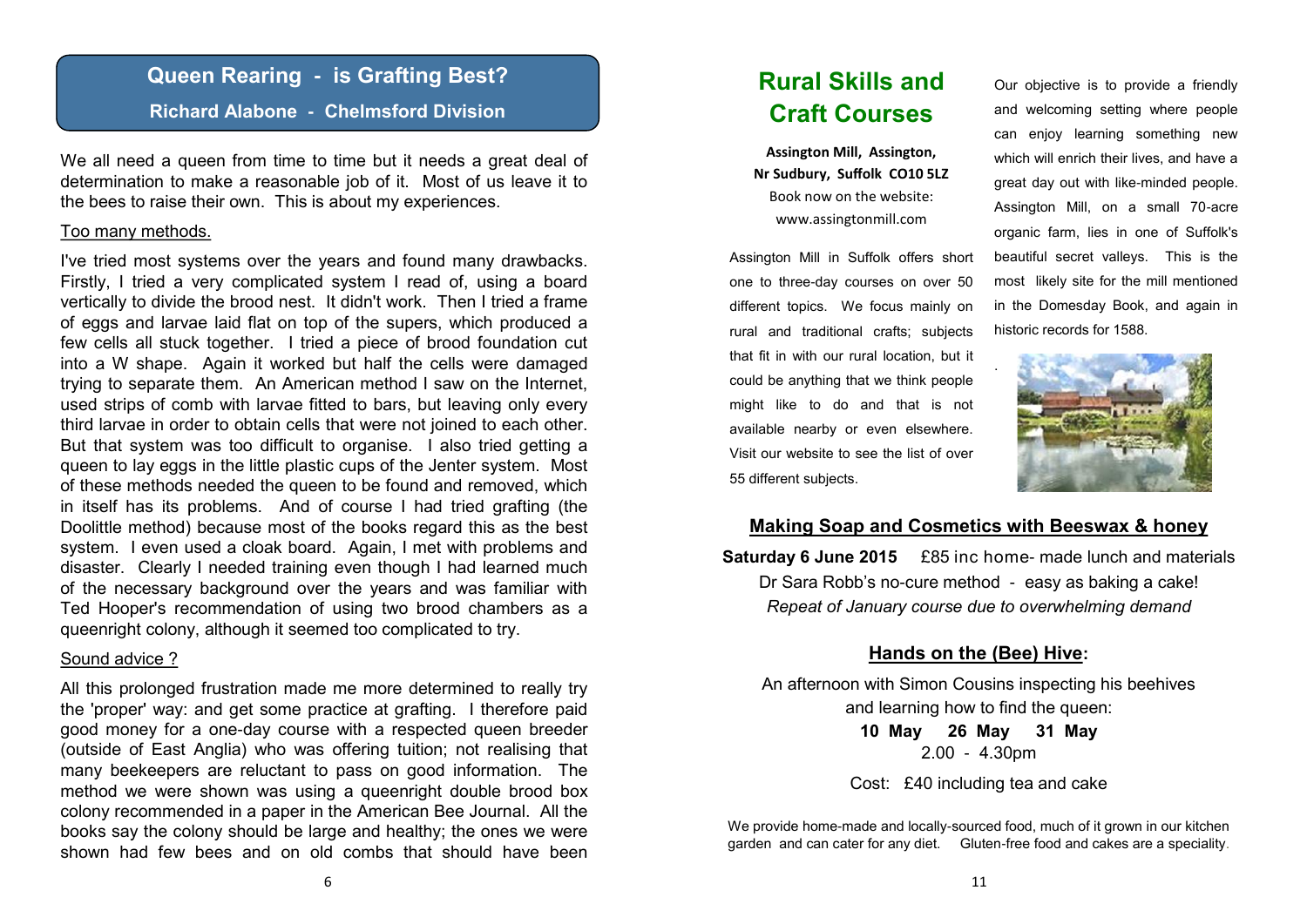Much more agreeable is catching up with reading. One never opens a bee book or magazine without finding some nugget of interest. Still more stimulating is chewing the fat with other beekeepers. In my experience we are more secretive, more eccentric, more enthusiastic and more colourful than the average population! Best of all though, in my search for the lodestone of our craft, is to be inspecting a hive or taking a swarm. Time after time something turns up one has never encountered before. Last season my most unusual was a swarm in a children's play area which had built three or four combs with brood and honey low down in a conifer before it was spotted!

A happy year to all! ■■

#### *Request from Editor*:

Would all Divisional Secretaries inform me of their Trustees, Divisional Contacts and Programme Secretaries as soon as possible please.

#### Fellow Beekeepers,

It is with great sadness that I have to inform you that our oldest beekeeper, Harold Moss, died at the beginning of January. He was aged 101 and had kept bees for at least 50 years.

He held most positions within our Division in the 50's, 60's,70's and 80's, and last year his daughter donated a large number of his honey show and other awards gained over the years to the division. Eric Beaumont is currently looking after these should anyone wish to see them.

His funeral tookplace at Hainault Forest Cemetry on 27th January with donations made to the 'Forest Dene Amenity Fund' c/o Forest Dene, 48 Hermon Hill, E11. This is a fund that pays for the care home mini bus.

#### Robin Harman Secretary - Epping Forest Division EBKA

discarded years ago. Combs were transferred, complete with bees between colonies, with no explanation of why this was okay, where normally bees would fight if given this treatment. When it came to grafting, it is generally recommended that the larvae must kept warm. We did it in the open under trees, where it was draughty, cold and with little daylight. The actual grafting technique was almost useless; certainly for beginners. Two people I know had queens from this supplier that were so small that some ended up in the supers! So after this experience I decided to follow Ted Hooper's grafting advice, and to use a paper from the BBKA website, *Queen Rearing in CSL York*; by David Wilkinson and Mike Brown.

#### **Success**

I now use a double Dadant system: the same as used by Clive de Bruyn when he taught me my beekeeping many years ago, but I use the queenright system of Wilkinson and Brown. Using that system they raised up to 1000 queens a year with an average graft acceptance of 81% on a double National, which has the advantage that any strong production colony can be used, with only simple manipulations at seven day intervals. I use plastic cell cups but prime them with royal jelly to help remove the graft as recommended by Hooper. As far as grafting tools are concerned the Chinese plastic one is clever but needs modifying; also the plastic tools available might be fine for large three day old larvae, but need much filing to be suitable for 36 hour old grubs. The car is a very convenient place for grafting, where temperature and humidity can be controlled, and I use a hot water bottle to keep larvae warm transferring to and from the hive. Although I have a selection of mating hives, the ones I find best are home-made from old super boxes modified for 4 nucs with a deep polystyrene roof. These are easy to set up, and return afterwards by putting the frames with bees back into a super: or alternatively, each two frame shallow nuc can be enlarged in a National brood box.

Up to now I've said nothing about breeder queens and drones which should be carefully selected, rather than the rough Essex mongrels I put up with.

#### An offer

I propose to keep my queen raising colony running during May, June and July, to be available to anyone who would like to try grafting from